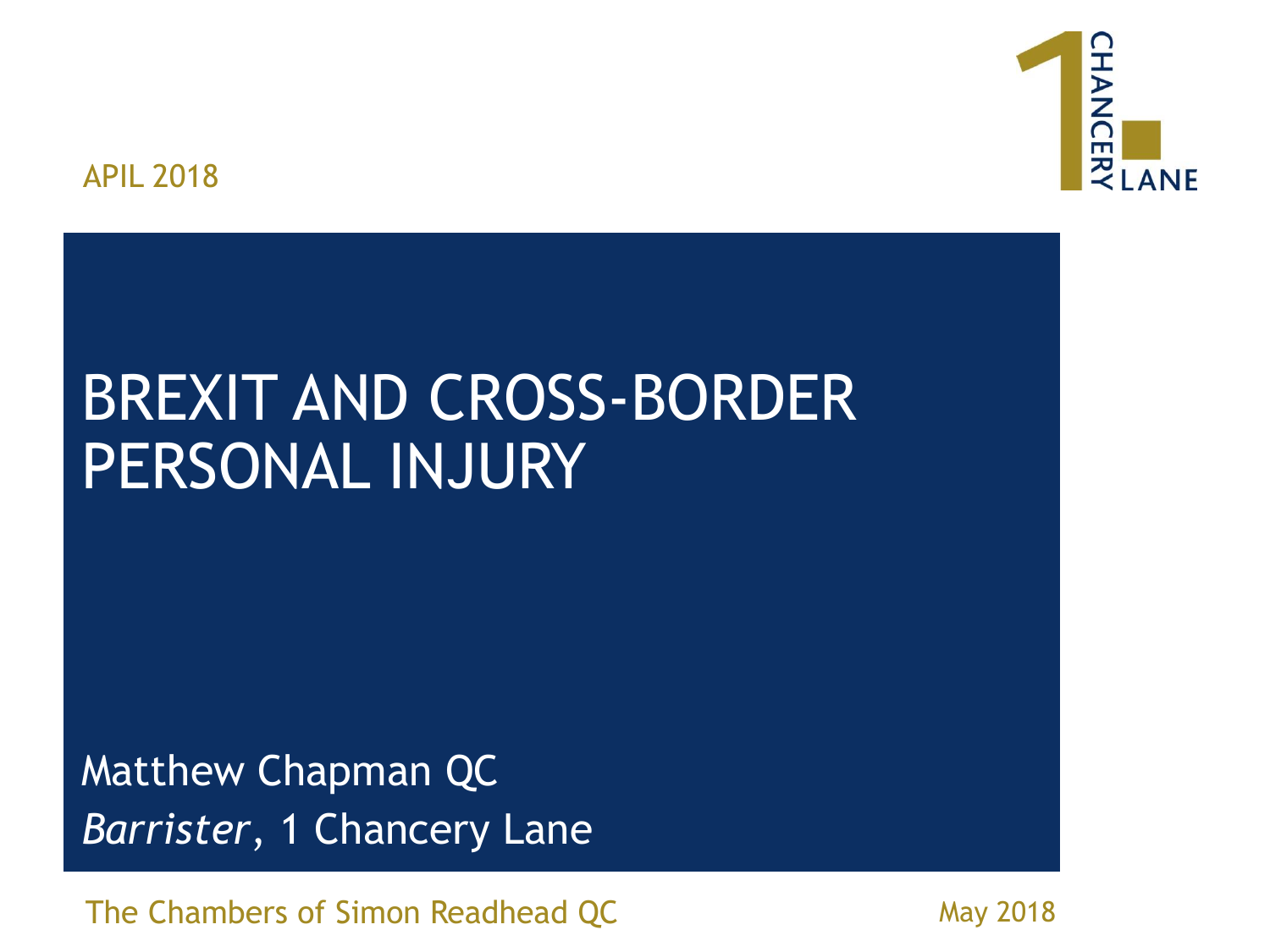Article 50 of the Lisbon Treaty 2007 (in force Dec. 2009) – "*1. Any Member State may decide to withdraw from the Union in accordance with its own constitutional requirements*."



The Chambers of Simon Readhead QC May 2018

…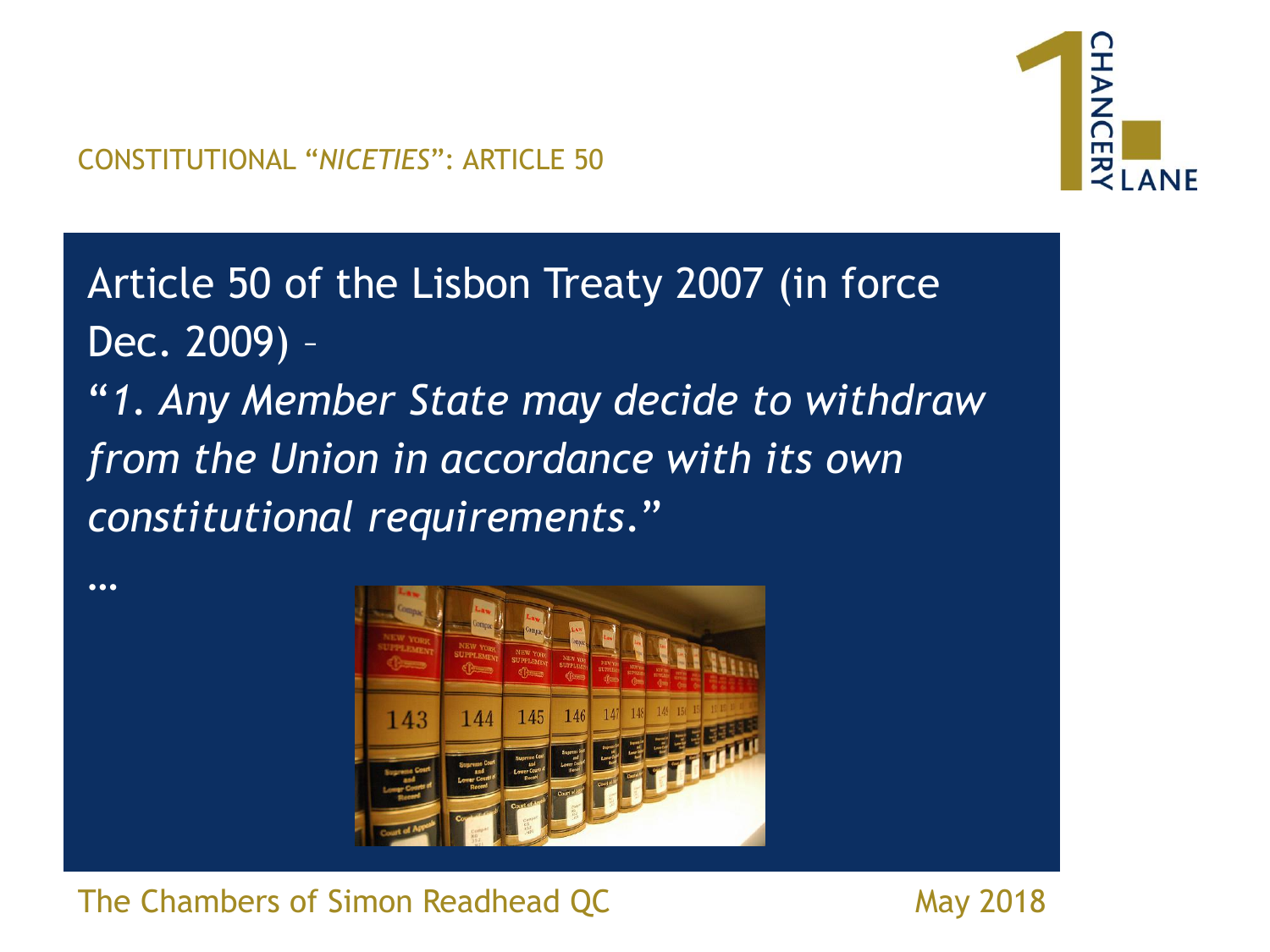

#### CONSTITUTIONAL NICETIES MAY NOT BE SO NICE!

#### BUT Article 50(2)

"*In the light of the guidelines provided by the European Council, the Union shall negotiate and conclude an agreement with that State, setting out the arrangements for its withdrawal, taking account of the framework for its future relationship with the Union*."

AND, the Agreement, "… *shall be concluded on behalf of the Union by the Council, acting by a qualified majority, after obtaining the consent of the European Parliament*."

• See also, Article 50(4) for the participation (or otherwise) of the departing Member State.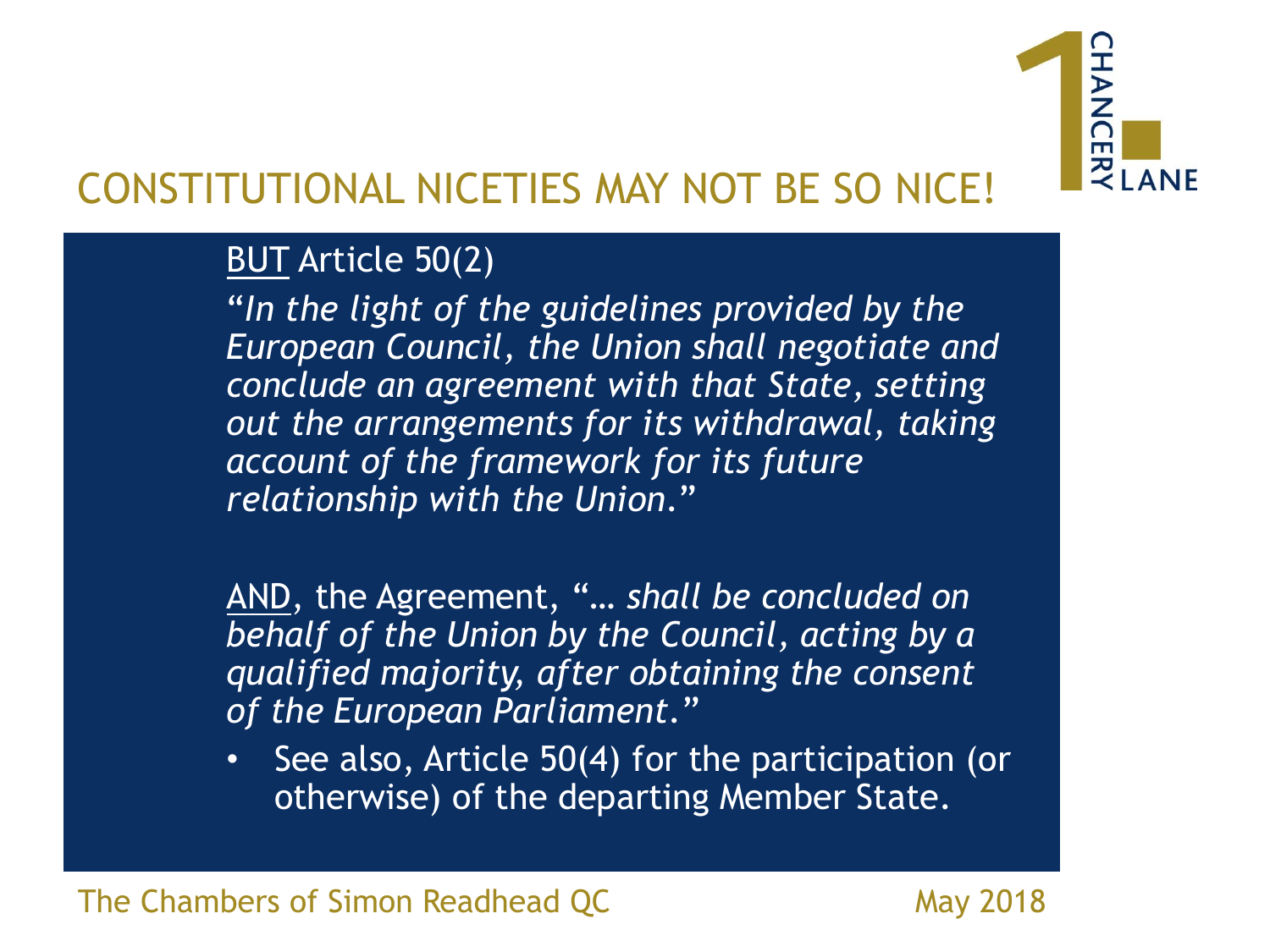# $\overline{z}$  | ANF

#### A DEADLINE …

# Article 50(3):

"*The Treaties shall cease to apply to the State in question from the date of entry into force of the withdrawal agreement or, failing that, two years after the notification referred to in paragraph 2, unless the European Council, in agreement with the Member State concerned, unanimously decides to extend this period*."

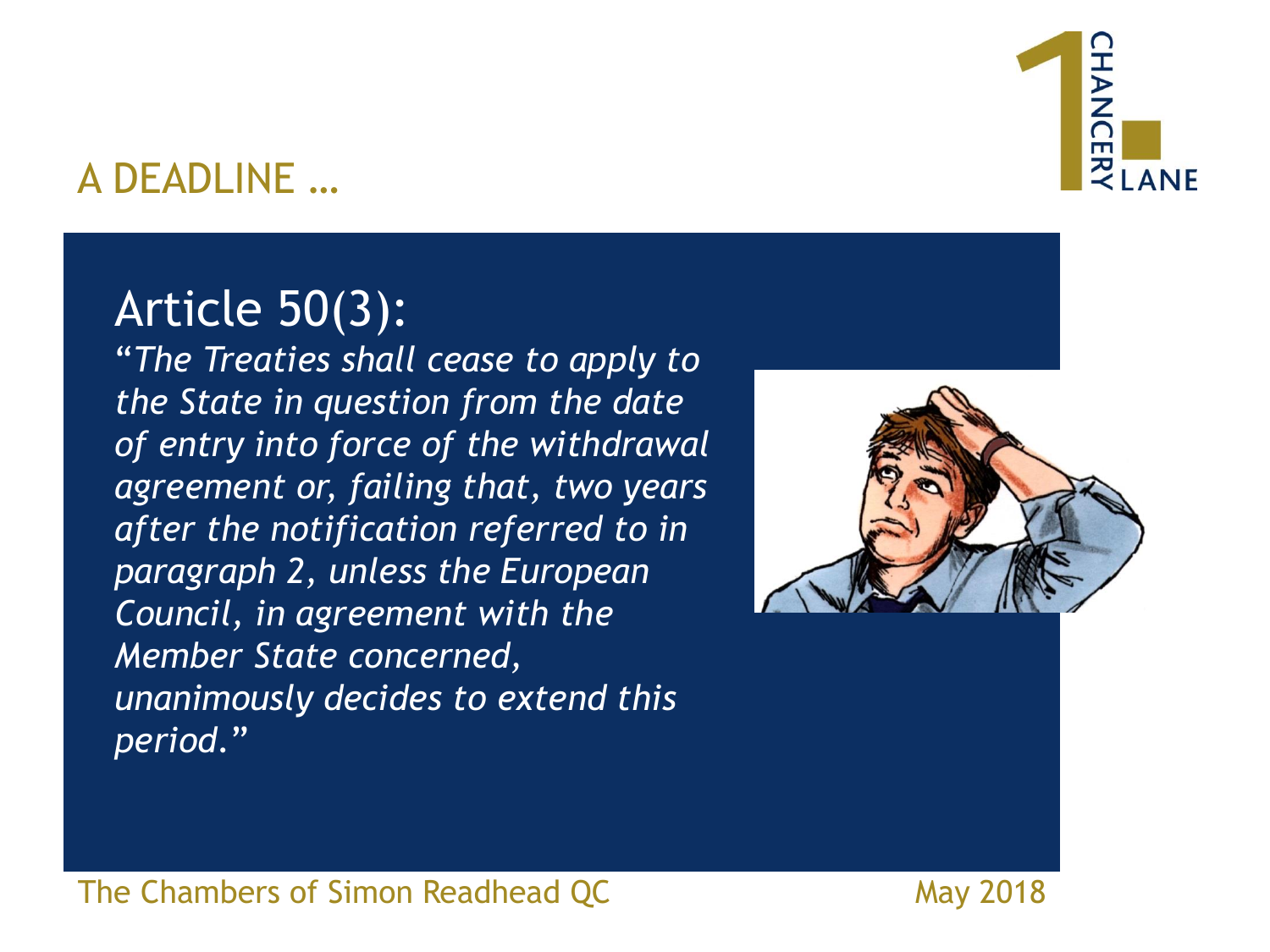

# THE ARTICLE 50(3) PERIOD

- All change and no change …
- Simple repeal of the European Communities Act 1972 (without extensive saving provisions) is not the UK Government's preferred option;
- What is part of UK law and what is an instrument of EU law?
- Retention of *acquis communautaire* post-Brexit day: EU Withdrawal Bill (completed Third Reading in HL on 16 May 2018);
- The jurisdictional rules are likely to be the subject of first-priority consideration as a result of commercial imperatives?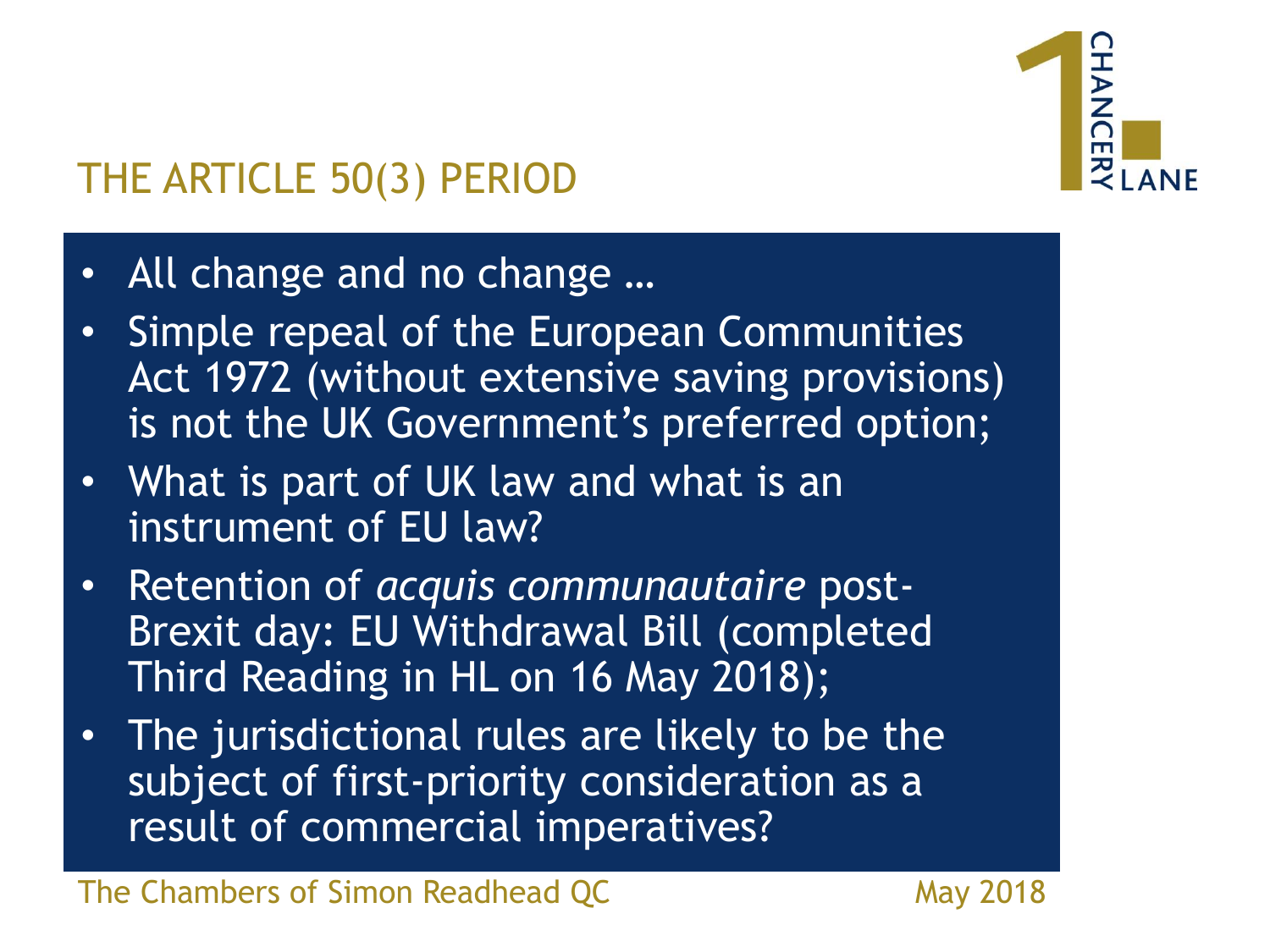

## JURISDICTION: SOME OPTIONS

- Recast Brussels I (1215/2012) is a Regulation, rather than a Directive;
- Recast Brussels I depends on reciprocity what if this no longer exists?
- Can we agree to retain recast Brussels I with the other EU Member States (because it is in everyone's interests?)
- What about the continuing role of the CJEU in the interpretation of recast Brussels I?
- An opt-in to the (similar-ish) Lugano Convention?
- Bilateral or multilateral jurisdictional treaties?
- Default position: old-style rules in CPR Part 6 and *forum non conveniens*?

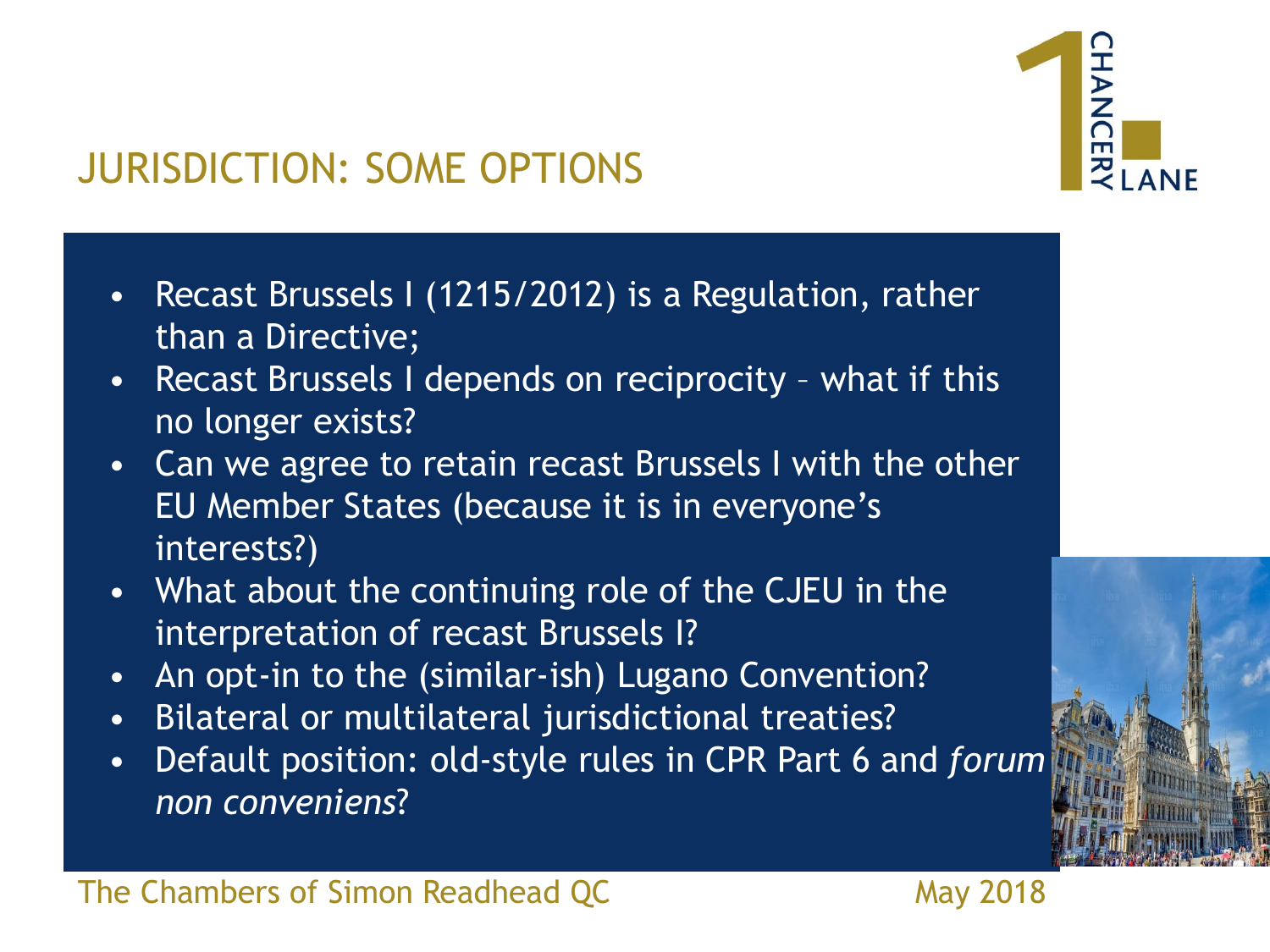#### JURISDICTION & BREXIT: IMPACT ON ENGLISH COURTS?



An example of divergence: *Brownlie v Four Seasons Holdings Inc* [2015] EWCA Civ 665; [2016] 1 WLR 1814 (CA); [2018] 1 WLR 192 (SC).

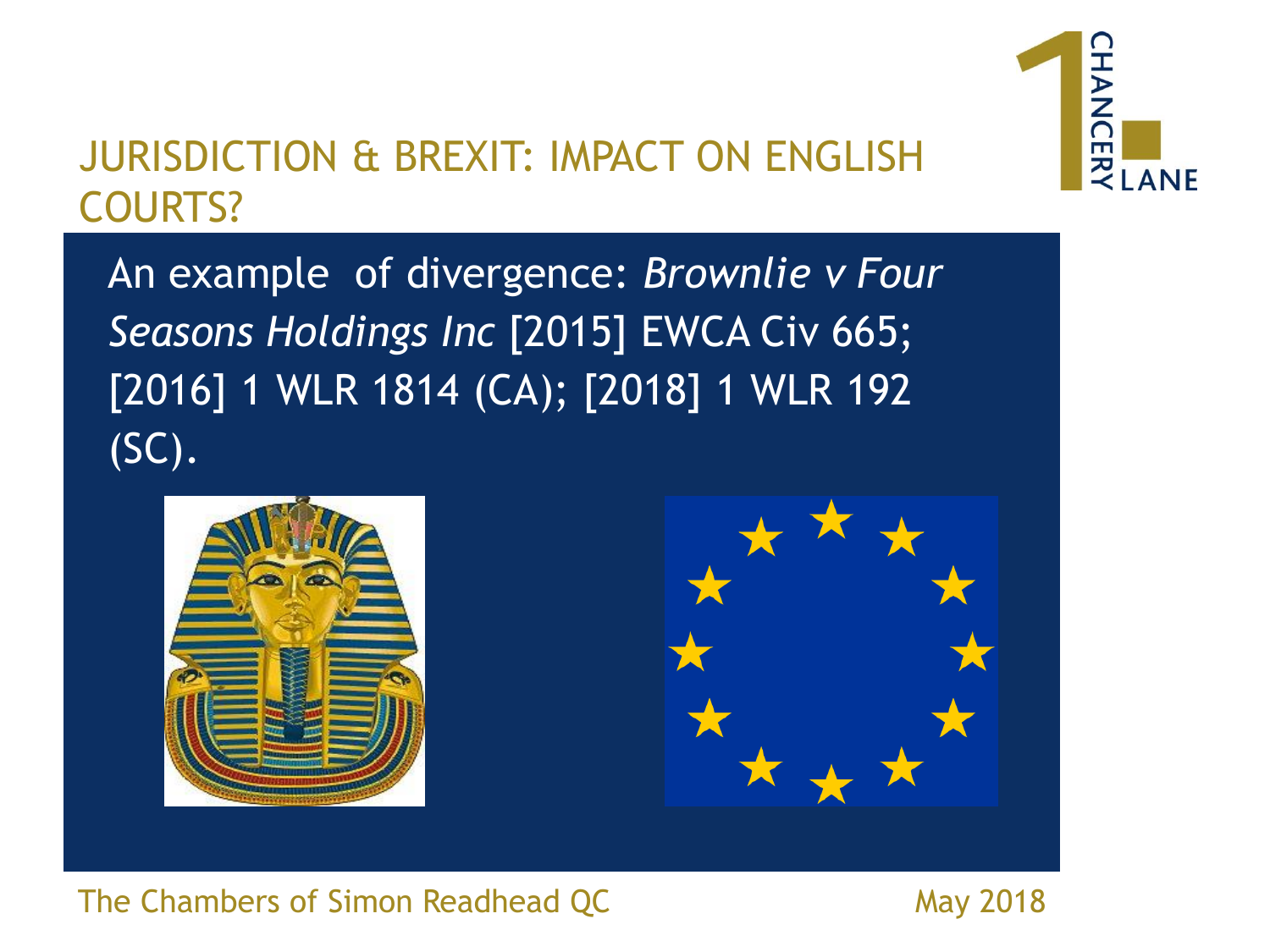

### JURISDICTION & BREXIT: *ODENBREIT* CLAIMS

Use of recast Brussels I (and, before it, Council Regulation No 44/2001) to provide a basis for large volume overseas motor vehicle claims in the English Courts. What will happen now?

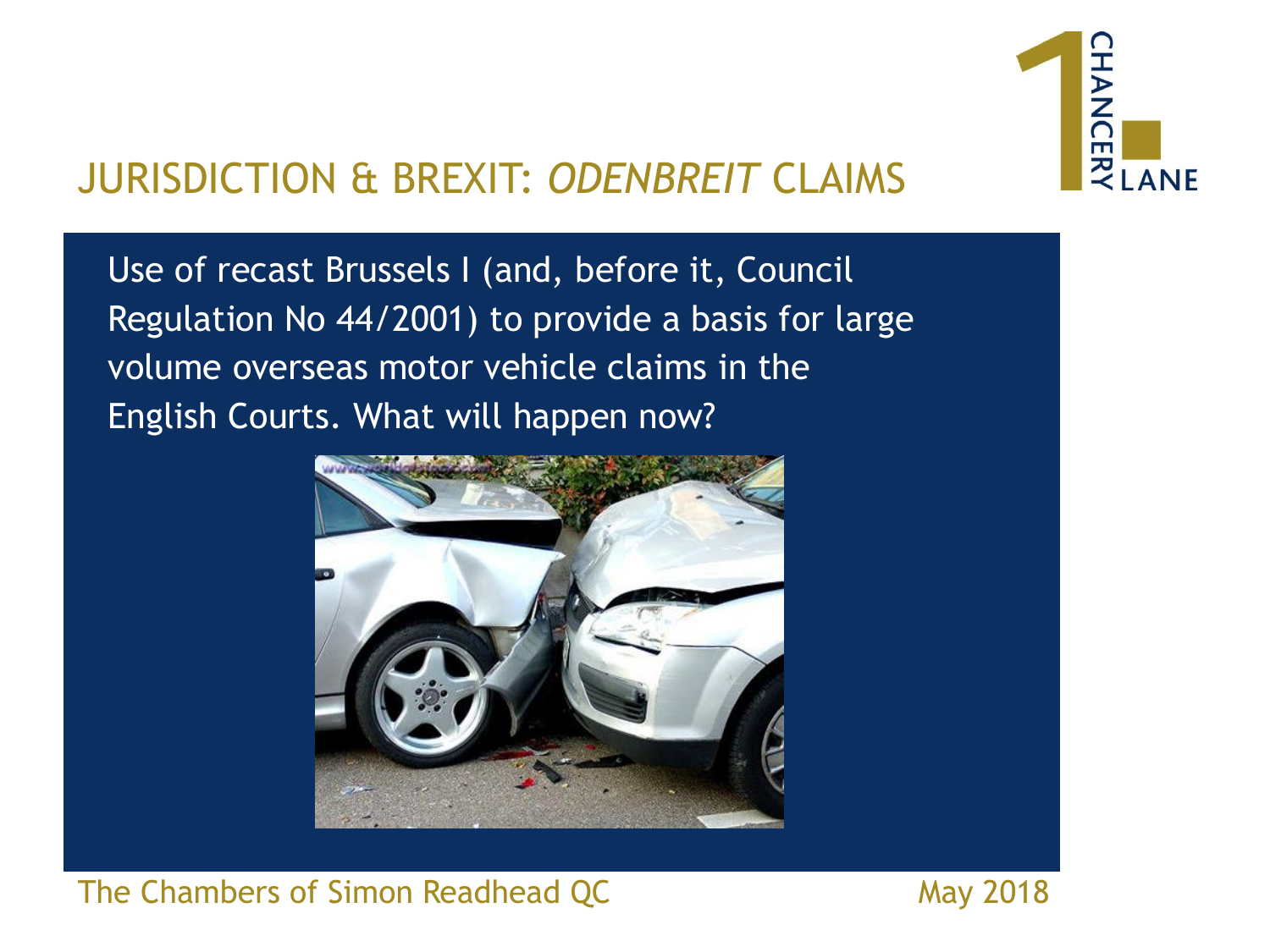# $\frac{2}{3}$  ANF

#### APPLICABLE LAW

For the time being there is Rome II (and will be until 31 December 2020), but what lies beyond this? Could it be the Private International (Miscellaneous Provisions) Act 1995 again?

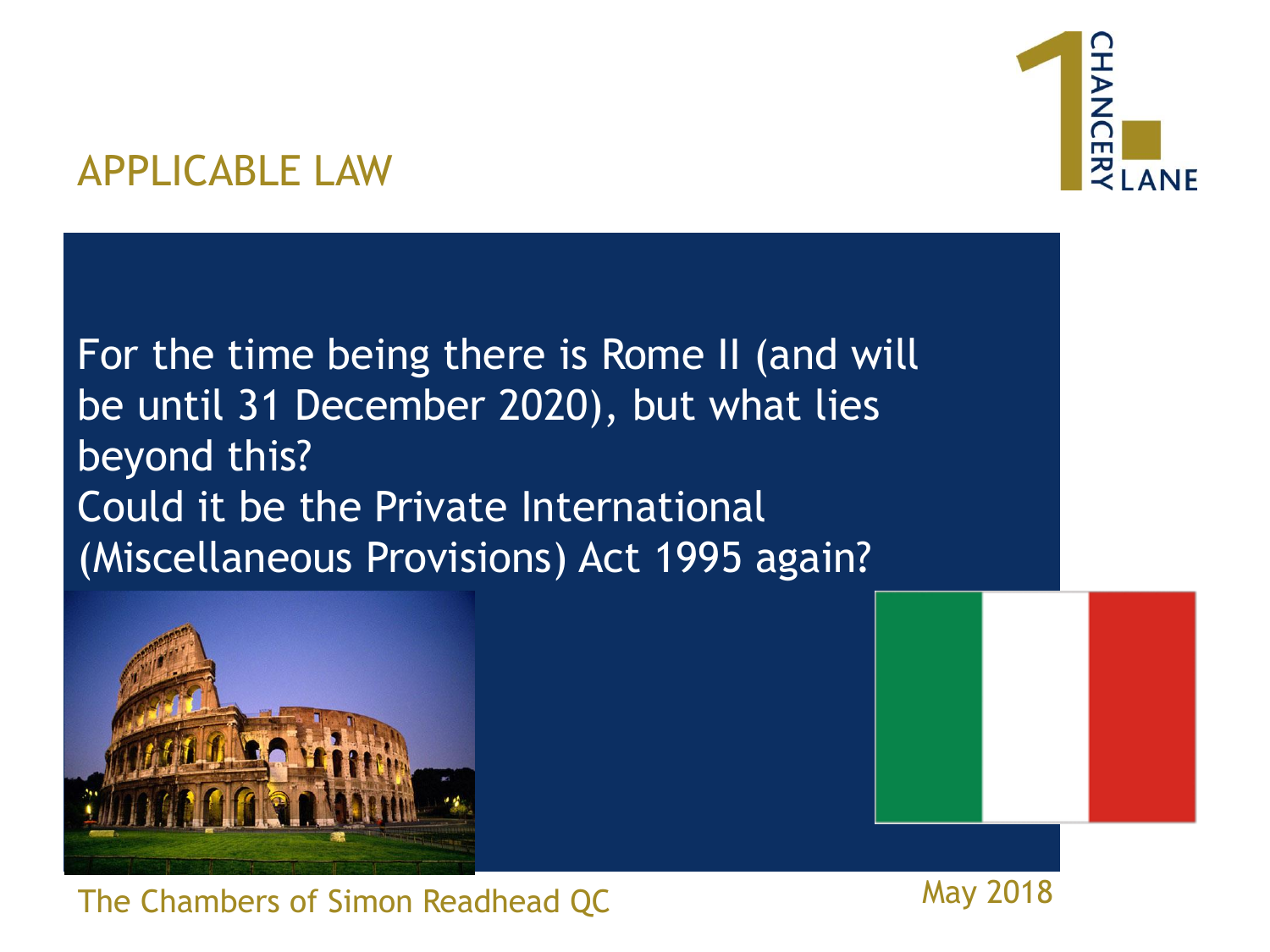

# PACKAGE TRAVEL: THE PROBLEM IN MINIATURE

POINT 1: Don't forget that PTR is domestic, albeit secondary legislation

POINT 2: Don't forget the politics? DfT (Oct 2016), "*our obligation to transpose EU law, including the PTD 2015, will remain in place*" – at least, during the Art 50 process. There is now a (draft) Package Travel and Linked Travel Arrangements Regulations 2018 (expressed as coming into force on 1 July 2018).

POINT 3: Don't forget the CJEU!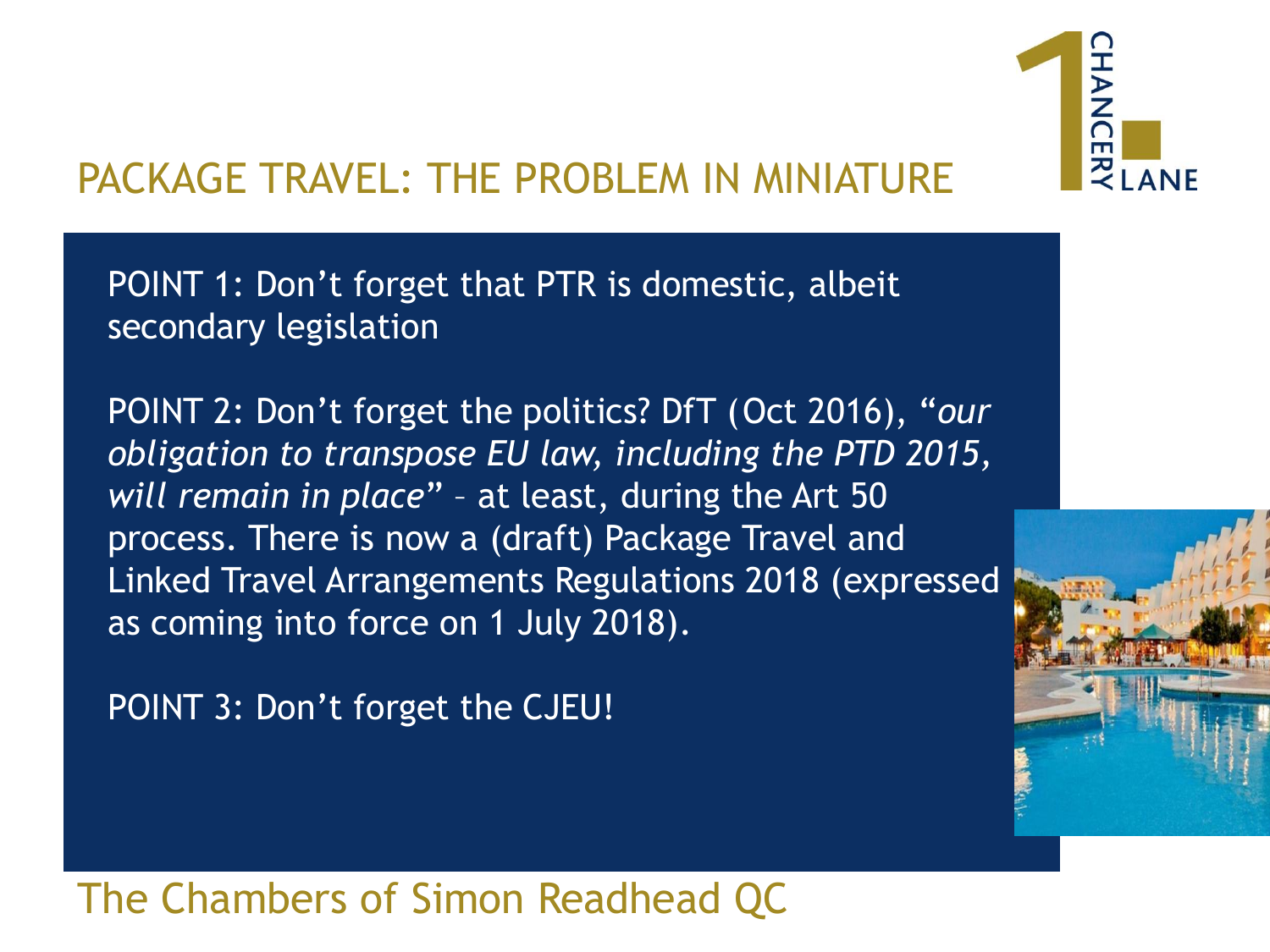#### WITHDRAWAL AGREEMENT 19 March 2018



#### Transitional period: to 31 December 2020

- JURISDICTION: Recast Brussels I (No 1215/2012);
- APPLICABLE LAW: Rome I (Contract) and Rome II (Tort);
- SERVICE OF DOCUMENTS: Service Regulation.
- BUT, only during the period before 31 December 2020.
- We retain the existing rules until 31 December 2020 and, accordingly, will continue to be bound by EU law (and, at least in practice, the decisions of the CJEU) without any opportunity to influence these rules (or to nominate Judges to the CJEU).